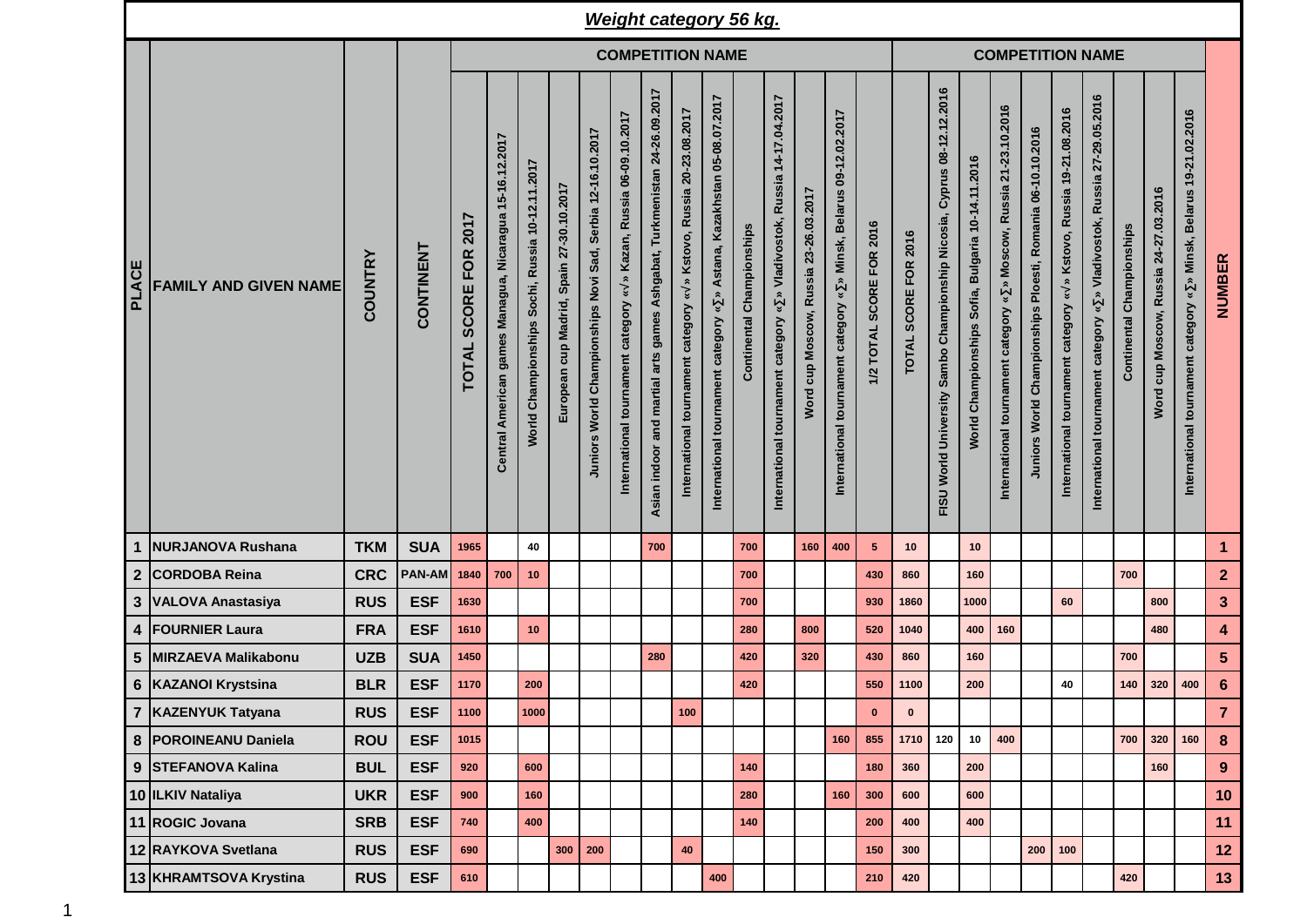| 14 VITSINA Olga           | <b>RUS</b> | <b>ESF</b>        | 604   |     |     |     |    |     |    |     |                | 4   | 480 |                | 120         | 240          |    |     |     | 240 |     |    | 14 |
|---------------------------|------------|-------------------|-------|-----|-----|-----|----|-----|----|-----|----------------|-----|-----|----------------|-------------|--------------|----|-----|-----|-----|-----|----|----|
| 15 AKMYRADOVA Mahri       | <b>TKM</b> | <b>SUA</b>        | 490   |     |     |     |    | 280 |    |     |                |     |     |                | 210         | 420          |    |     |     |     | 420 |    | 15 |
| 16 ABASHIDZE Salome       | <b>GEO</b> | <b>ESF</b>        | 444   |     | 200 |     |    |     |    |     | 84             |     |     |                | 160         | 320          | 40 |     |     |     | 280 |    | 16 |
| 17 LEE Chia-Yi            | <b>TPE</b> | <b>SUA</b>        | 430   |     | 10  |     |    | 140 |    |     | 280            |     |     |                | $\bf{0}$    | $\mathbf{0}$ |    |     |     |     |     |    | 17 |
| 18 DAVAADORG Bolor-Erdene | <b>MGL</b> | <b>SUA</b>        | 420   |     |     |     |    | 420 |    |     |                |     |     |                | $\bf{0}$    | $\bf{0}$     |    |     |     |     |     |    | 18 |
| 18 SAMURIA Valeska        | <b>NCA</b> | <b>PAN-AM</b>     | 420   | 420 |     |     |    |     |    |     |                |     |     |                | $\bf{0}$    | $\mathbf{0}$ |    |     |     |     |     |    | 19 |
| 20 BIKKUZHINA Aliay       | <b>RUS</b> | <b>ESF</b>        | 400   |     |     |     |    |     |    |     |                | 400 |     |                | $\mathbf 0$ | $\mathbf{0}$ |    |     |     |     |     |    | 20 |
| 20 KARCHAYEVA Aiida       | <b>KAZ</b> | <b>SUA</b>        | 400   |     | 400 |     |    |     |    |     |                |     |     |                | $\bf{0}$    | $\mathbf{0}$ |    |     |     |     |     |    | 21 |
| 22 DANILOVICH Kseniya     | <b>BLR</b> | <b>ESF</b>        | 368   |     |     |     |    |     |    |     |                |     |     | 240            | 128         | 256          |    | 240 |     |     |     | 16 | 22 |
| 23 SULTANBEKOVA Aidana    | <b>KAZ</b> | <b>SUA</b>        | 360   |     |     |     |    |     |    | 80  | 280            |     |     |                | $\bf{0}$    | $\mathbf{0}$ |    |     |     |     |     |    | 23 |
| 24 ZHARSKAYA Maryna       | <b>BLR</b> | <b>ESF</b>        | 320   |     |     |     |    |     |    |     |                |     | 320 |                | $\mathbf 0$ | $\mathbf{0}$ |    |     |     |     |     |    | 24 |
| 25 BELYKH Anastasia       | <b>RUS</b> | <b>ESF</b>        | 300   |     |     |     |    |     | 60 | 240 |                |     |     |                | $\bf{0}$    | $\mathbf{0}$ |    |     |     |     |     |    | 25 |
| 26 ARENAS Gina            | <b>COL</b> | <b>PAN-AM</b>     | 280   |     |     |     |    |     |    |     | 280            |     |     |                | $\bf{0}$    | $\mathbf{0}$ |    |     |     |     |     |    | 26 |
| 26 FONSECA Vicky          | <b>NCA</b> | <b>PAN-AM</b>     | 280   |     |     |     |    |     |    |     | 280            |     |     |                | $\bf{0}$    | $\bf{0}$     |    |     |     |     |     |    | 27 |
| 28 VITSINA Yulia          | <b>RUS</b> | <b>ESF</b>        | 240   |     |     |     |    |     |    |     |                | 240 |     |                | $\mathbf 0$ | $\mathbf{0}$ |    |     |     |     |     |    | 28 |
| 29 IONESCU Codrina        | <b>ROU</b> | <b>ESF</b>        | 227   |     |     |     |    |     |    | 160 | $\overline{7}$ |     |     |                | 60          | 120          |    |     | 120 |     |     |    | 29 |
| 30 BARBOSA Lina           | <b>COL</b> | <b>PAN-AM</b>     | 210   |     |     |     |    |     |    |     |                |     |     |                | 210         | 420          |    |     |     |     | 420 |    | 30 |
| 31 KHARITONOVA Anna       | <b>RUS</b> | <b>ESF</b>        | 202   |     |     |     |    |     |    |     |                |     |     |                | 202         | 404          |    |     |     | 400 |     | 4  | 31 |
| 32 SERGIEVSKAYA Viktoria  | <b>RUS</b> | <b>ESF</b>        | 200   |     |     |     | 40 |     |    |     |                | 160 |     |                | $\bf{0}$    | $\mathbf{0}$ |    |     |     |     |     |    | 32 |
| 33 MARTIN Jimenez         | <b>ESP</b> | <b>ESF</b>        | 180   |     |     | 180 |    |     |    |     |                |     |     |                | $\bf{0}$    | $\mathbf{0}$ |    |     |     |     |     |    | 33 |
| 34 TELEMGENOVA Aigerim    | <b>KAZ</b> | <b>SUA</b>        | 164   |     |     |     |    |     |    |     |                |     | 160 | $\overline{4}$ | $\bf{0}$    | $\mathbf{0}$ |    |     |     |     |     |    | 34 |
| 35 BUZINA Anna            | <b>RUS</b> | <b>ESF</b>        | 160   |     |     |     |    |     |    |     |                | 160 |     |                | $\bf{0}$    | $\mathbf{0}$ |    |     |     |     |     |    | 35 |
| 35 KRIARIDOU Maria        | <b>GRE</b> | <b>ESF</b>        | 160   |     | 160 |     |    |     |    |     |                |     |     |                | $\bf{0}$    | $\mathbf{0}$ |    |     |     |     |     |    | 36 |
| 35 YERBOLOVA Gulnar       | <b>KAZ</b> | <b>SUA</b>        | 160   |     |     |     |    |     |    | 160 |                |     |     |                | $\bf{0}$    | $\mathbf{0}$ |    |     |     |     |     |    | 37 |
| 38 GULAK Serafima         | <b>EST</b> | <b>ESF</b>        | 159   |     |     |     |    |     |    |     | 84             |     |     |                | 75          | 150          | 10 |     |     |     | 140 |    | 38 |
| 39 OSTER Viktoriya        | <b>RUS</b> | <b>ESF</b>        | 150   |     |     |     |    |     |    |     |                |     |     |                | 150         | $300$ 300    |    |     |     |     |     |    | 39 |
| 40 WALKER Amy             | <b>USA</b> | <b>PAN-AM</b> 147 |       |     |     |     |    |     |    |     | $\overline{7}$ |     |     |                | 140         | 280          |    |     |     |     | 280 |    | 40 |
| 41 AVENDAÑO Katya         | <b>CHI</b> | <b>PAN-AM</b>     | 140   |     |     |     |    |     |    |     |                |     |     |                | $140$       | 280          |    |     |     |     | 280 |    | 41 |
| 41 FARHAT Lea             | <b>LBN</b> | <b>SUA</b>        | 140   |     |     |     |    | 140 |    |     |                |     |     |                | $\mathbf 0$ | $\mathbf 0$  |    |     |     |     |     |    | 42 |
| 41 KANYBEK Kyzy Begaiym   | <b>KGZ</b> | <b>SUA</b>        | 140   |     |     |     |    |     |    |     |                |     |     |                | 140         | 280          |    |     |     |     | 280 |    | 43 |
| 41 MURAT Zhansaya         | <b>KAZ</b> | <b>SUA</b>        | 140   |     |     |     |    |     |    |     |                |     |     |                | $140$       | 280          |    |     |     |     | 280 |    | 44 |
| 41 RODRIGUEZ Andrea       | <b>MEX</b> | <b>PAN-AM</b>     | 140   |     |     |     |    |     |    |     | 140            |     |     |                | $\mathbf 0$ | $\mathbf 0$  |    |     |     |     |     |    | 45 |
| 41 SIKIC Tena             | <b>CRO</b> | <b>ESF</b>        | $140$ |     |     |     |    |     |    |     |                |     |     |                | $140$       | 280          |    |     |     |     | 280 |    | 46 |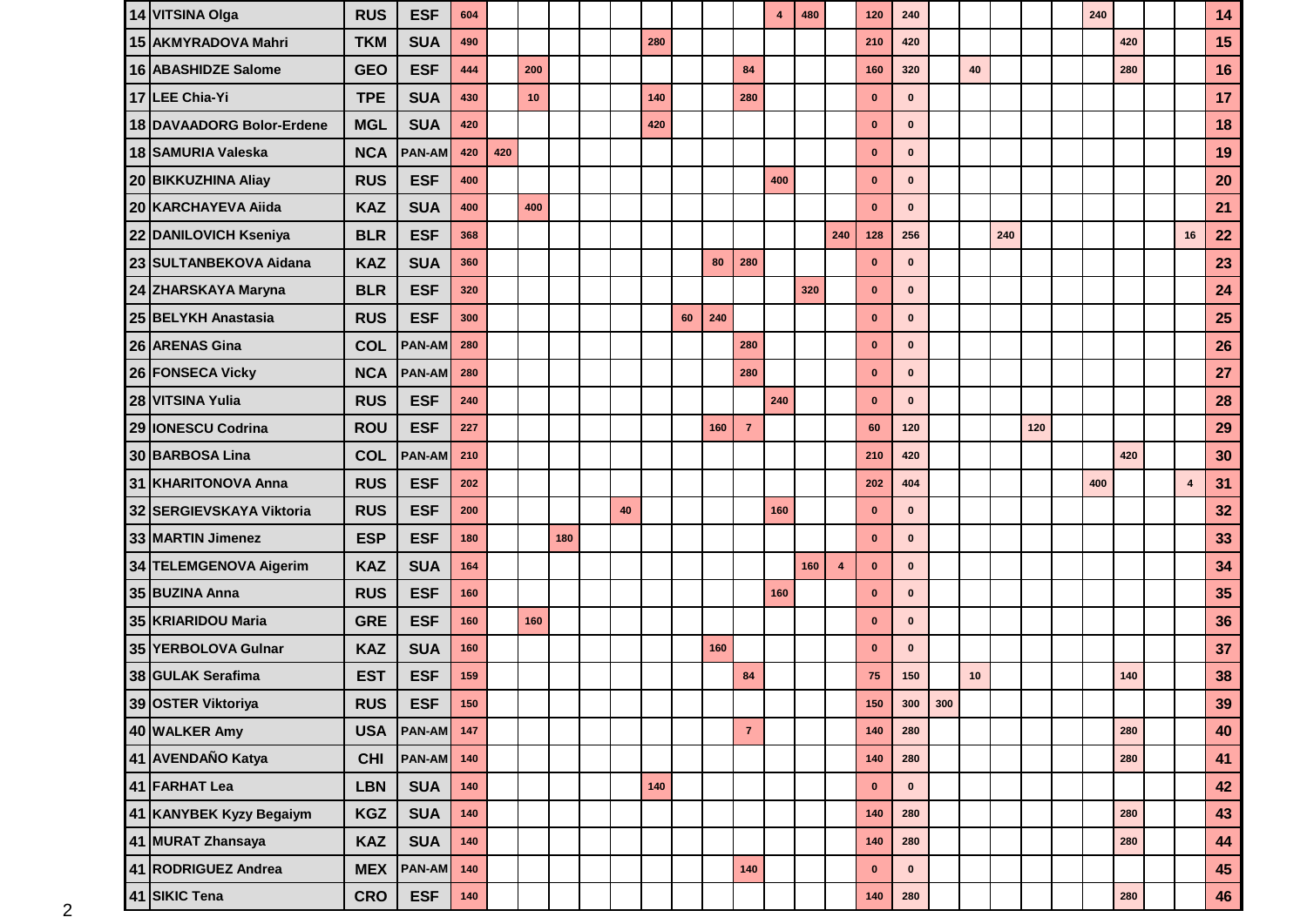| 47 RASSANOVA Lizaveta     | <b>BLR</b> | <b>ESF</b> | 124   |    |     |     |     |    |           |    |    | 4  | 120            | 240            |     |    |     |                |     |                |     | 240            | 47   |
|---------------------------|------------|------------|-------|----|-----|-----|-----|----|-----------|----|----|----|----------------|----------------|-----|----|-----|----------------|-----|----------------|-----|----------------|------|
| 48 BIZAK Marzhan          | <b>KAZ</b> | <b>SUA</b> | 121   |    |     | 120 |     |    |           |    |    |    | $\mathbf{1}$   | $\overline{2}$ |     |    |     | $\overline{2}$ |     |                |     |                | 48   |
| 49 LUNA Marina            | <b>ESP</b> | <b>ESF</b> | 120   |    | 120 |     |     |    |           |    |    |    | $\bf{0}$       | $\mathbf{0}$   |     |    |     |                |     |                |     |                | 49   |
| 49 TRUSOVA Aleksandra     | <b>RUS</b> | <b>ESF</b> | 120   |    |     |     |     |    |           |    | 80 |    | 40             | 80             |     |    |     |                | 80  |                |     |                | 50   |
| 51 REPECKAITE Auguste     | LTU        | <b>ESF</b> | 108,5 |    |     |     |     |    |           |    |    |    | 108,5          | 217            | 120 | 10 |     |                |     | $\overline{7}$ |     | 80             | 51   |
| 52 ALIEVA Marianna        | <b>RUS</b> | <b>ESF</b> | 100   |    |     |     |     |    | 20        |    |    |    | 80             | 160            |     |    | 160 |                |     |                |     |                | 52   |
| 52 VOROBYOVA Alla         | <b>RUS</b> | <b>ESF</b> | 100   |    |     |     | 100 |    |           |    |    |    | $\mathbf 0$    | $\mathbf{0}$   |     |    |     |                |     |                |     |                | 53   |
| 54 STELMASHCHUK Ruslana   | <b>UKR</b> | <b>ESF</b> | 90    |    |     |     |     |    |           |    |    |    | 90             | 180            | 180 |    |     |                |     |                |     |                | 54   |
| 55 GAVRIKOVA Maria        | <b>RUS</b> | <b>ESF</b> | 88    |    |     |     |     |    |           |    | 48 |    | 40             | 80             |     |    |     |                | 80  |                |     |                | 55   |
| 56 ASSAF Nadia            | <b>SYR</b> | <b>SUA</b> | 84    |    |     |     |     | 84 |           |    |    |    | $\bf{0}$       | $\mathbf{0}$   |     |    |     |                |     |                |     |                | 56   |
| 56 SIWI Evie Riana Widya  | <b>INA</b> | <b>SUA</b> | 84    |    |     |     |     | 84 |           |    |    |    | $\bf{0}$       | $\bf{0}$       |     |    |     |                |     |                |     |                | 57   |
| 58 MUHIDDINOVA Nilufar    | <b>TKM</b> | <b>SUA</b> | 82    |    |     |     |     |    |           |    |    | 80 | $\overline{2}$ | 4              |     |    |     |                |     |                |     | $\overline{4}$ | 58   |
| 59 HRISTOVA Izabel        | <b>BUL</b> | <b>ESF</b> | 81    |    |     | 80  |     |    |           |    |    |    | $\mathbf{1}$   | $\mathbf{2}$   |     |    |     | $\mathbf 2$    |     |                |     |                | 59   |
| 60 ABDYKADYROVA Elza      | <b>KGZ</b> | <b>SUA</b> | 80    |    |     |     |     |    |           |    |    |    | 80             | 160            |     |    |     |                |     |                | 160 |                | 60   |
| 60 ALEKSANDROVA Anna      | <b>RUS</b> | <b>ESF</b> | 80    |    |     |     |     |    |           |    | 80 |    | $\mathbf 0$    | $\mathbf{0}$   |     |    |     |                |     |                |     |                | 61   |
| 60 BONDAR Viktoria        | <b>RUS</b> | <b>ESF</b> | 80    |    |     |     |     |    |           |    |    |    | 80             | 160            |     |    |     |                | 160 |                |     |                | 62   |
| 60 HARELIKAVA Vera        | <b>BLR</b> | <b>ESF</b> | 80    |    |     | 80  |     |    |           |    |    |    | $\mathbf 0$    | $\bf{0}$       |     |    |     |                |     |                |     |                | 63   |
| 60 IVANCHYK Yulia         | <b>BLR</b> | <b>ESF</b> | 80    |    |     |     |     |    |           |    |    | 80 | $\bf{0}$       | $\bf{0}$       |     |    |     |                |     |                |     |                | 64   |
| 60 SHRAYBER Maria         | <b>RUS</b> | <b>ESF</b> | 80    |    |     |     |     |    |           |    |    |    | 80             | 160            |     |    |     |                | 160 |                |     |                | 65   |
| 60 URMONOVA Zarnigor      | <b>UZB</b> | <b>SUA</b> | 80    |    |     |     |     |    |           | 80 |    |    | $\bf{0}$       | $\mathbf{0}$   |     |    |     |                |     |                |     |                | 66   |
| 60 ZALETSKAYA Anna        | <b>BLR</b> | <b>ESF</b> | 80    |    |     |     |     |    |           |    |    |    | 80             | 160            |     |    |     |                |     |                |     | 160            | 67   |
| 68 VOLKOVA Alla           | <b>RUS</b> | <b>ESF</b> | 60    |    |     |     | 60  |    |           |    |    |    | $\bf{0}$       | $\mathbf{0}$   |     |    |     |                |     |                |     |                | 68   |
| 69 SAVCHUK Olesya         | <b>UKR</b> | <b>ESF</b> | 54    |    |     |     |     |    |           |    |    |    | 54             | 108            |     |    |     |                |     | 28             |     | 80             | 69   |
| 70 LITVINCEVA Ylia        | <b>RUS</b> | <b>ESF</b> | 48    |    |     |     |     |    |           |    | 48 |    | $\bf{0}$       | $\mathbf{0}$   |     |    |     |                |     |                |     |                | 70   |
| 70 PETRENKO Tatyana       | <b>KAZ</b> | <b>SUA</b> | 48    |    |     |     |     |    |           | 48 |    |    | $\bf{0}$       | $\bf{0}$       |     |    |     |                |     |                |     |                | $71$ |
| 70 SLABODCHYKAVA Lizaveta | <b>BLR</b> | <b>ESF</b> | 48    |    |     |     |     |    |           |    |    | 48 | $\mathbf 0$    | 0              |     |    |     |                |     |                |     |                | $72$ |
| 73 TARIWREI Evelyn        | <b>CYP</b> | <b>ESF</b> | 42    |    |     |     |     |    |           |    |    |    | 42             | 84             |     |    |     |                |     | 84             |     |                | 73   |
| 74 DRAHUN Katsiaryna      | <b>BLR</b> | <b>ESF</b> | 40    |    |     |     |     |    |           |    |    |    | 40             | 80             |     |    |     | 80             |     |                |     |                | 74   |
| 74 KOROTOVA Nataliya      | <b>RUS</b> | <b>ESF</b> | 40    |    |     |     |     |    |           |    |    |    | $40\,$         | 80             |     |    | 80  |                |     |                |     |                | 75   |
| 74 RYBKINA Ksenya         | <b>RUS</b> | <b>ESF</b> | 40    |    |     |     | 40  |    |           |    |    |    | $\mathbf 0$    | $\mathbf 0$    |     |    |     |                |     |                |     |                | 76   |
| <b>74 SETIAWATI Eka</b>   | <b>INA</b> | <b>SUA</b> | 40    | 40 |     |     |     |    |           |    |    |    | $\mathbf 0$    | $\mathbf 0$    |     |    |     |                |     |                |     |                | 77   |
| 74 SHUYANOVA Tatyana      | <b>RUS</b> | <b>ESF</b> | 40    |    |     |     |     |    | $\bf{40}$ |    |    |    | $\pmb{0}$      | $\mathbf{0}$   |     |    |     |                |     |                |     |                | 78   |
| 74 SKORA Mariia           | <b>UKR</b> | <b>ESF</b> | 40    |    |     |     |     |    |           |    |    |    | 40             | ${\bf 80}$     |     |    |     | 80             |     |                |     |                | 79   |